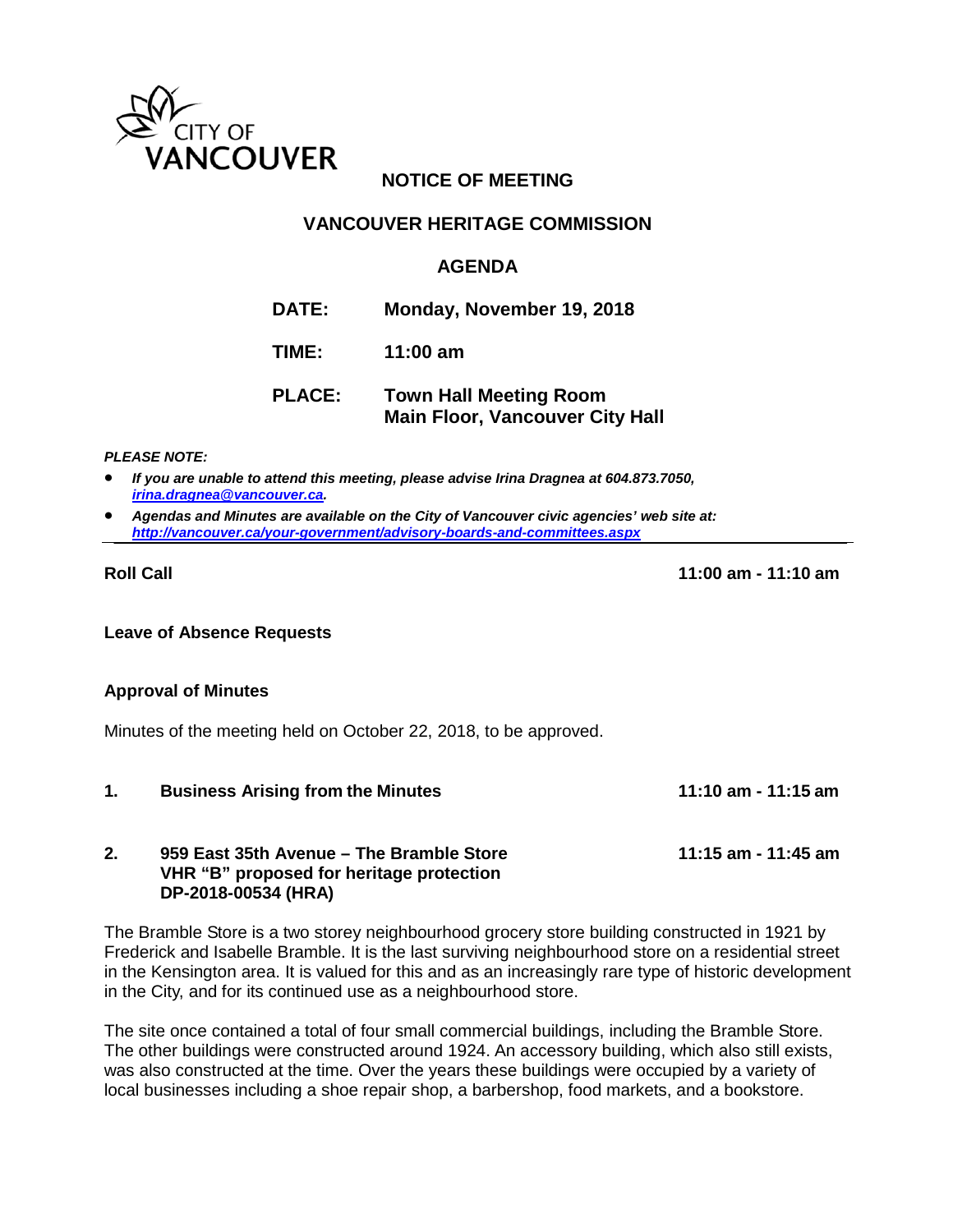In 1951 the site was purchased bought by Hideo and Susan Sugiyama after they returned from internment in the interior. They renovated the heritage building in the 1950s and demolished one of the other store buildings in the 1960s before selling the site in 1973. Only the Bramble Store and two ancillary buildings exist on the site now.

The proposal is to protect and rehabilitate the heritage building and to allow for the construction of a new One-Family Dwelling (with or without a suite) at the front of the site. The commercial use in the heritage building, and the dwelling unit above, would be provided for by a Heritage Revitalization Agreement (HRA). The proposed density is 0.93 FSR which is 10% more than the maximum permitted density for the site under the current RS-1 zoning.

Issues:

- Support for project and overall rehabilitation scheme
- New window placements;
- Parking space located in the heritage building

| Staff: | James Boldt, Heritage Planner, City of Vancouver |  |  |
|--------|--------------------------------------------------|--|--|
|        |                                                  |  |  |

**Applicant:** Brendan Callander, Birmingham and Wood Architects Planners [bcallander@bwarc.ca]

Attachments: Reduced plans and heritage documents.

#### **3. 574 East Broadway (VHR "B") 11:45 am – 12:15 pm 592 East Broadway (VHR "B" proposed for heritage protection) DP2018-0851 (HRA) (2525 Carolina Street)**

The project site contains two heritage resources. One is the house at 574 East Broadway which is listed on the Vancouver Heritage Register (VHR) in the "B" evaluation category. The other is a commercial building at the corner of Carolina Street at 592 East Broadway, built in 1926. A small industrial building exists along the lane behind both the house and commercial building. The commercial and industrial buildings have been assessed with respect to heritage value and it is concluded that 592 East Broadway is eligible for addition to the VHR in the "B" evaluation category.

The underlying zoning is C-2C which allows mixed use development up to a floor space ratio of 3.00 and typically 4 storeys in height. The presence of several low-density historic buildings on a redevelopment site presents a number of challenges. After exploring a number of options with the applicant team, staff concluded that the only viable retention scenario would be to relocate the house behind the commercial building after demolishing the industrial building, and rehabilitating and protecting the corner commercial building, which contains a number of intact features.

The proposed density is 3.35 FSR and the proposed height is 6 storeys. These variances, and other relaxations, provide a benefit to the owner to undertake the restoration of the two buildings.

Issues:

- Support for overall scheme.
- Because the house has to be moved and modified considerably, should it just be protected under the HRA, but not designated?
- Interventions into the commercial building.

**Staff:** James Boldt, Heritage Planner, City of Vancouver